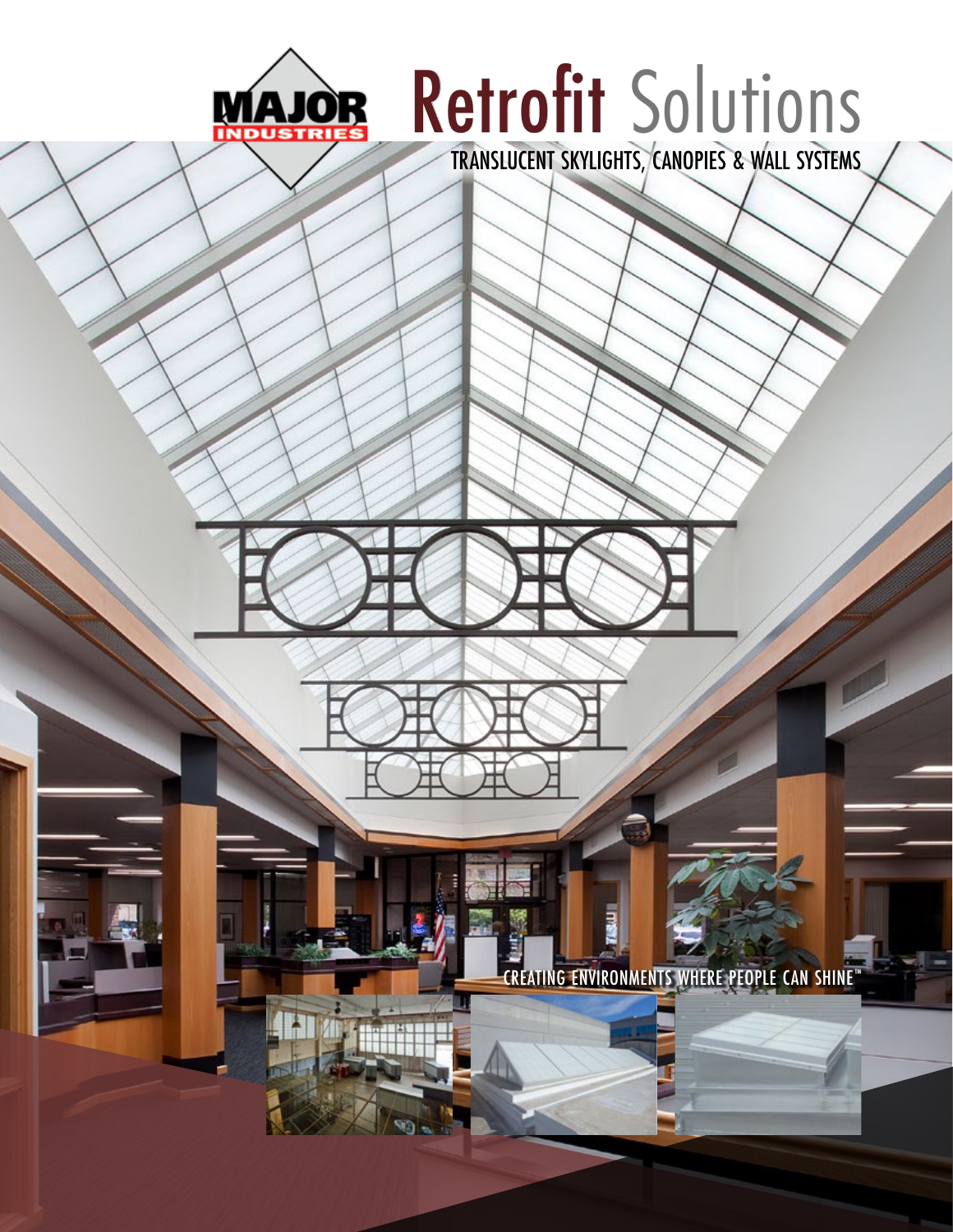*... and benefit both occupants and the bottom line.* 888-759-2678 / www.majorskylights.com

### HIGH-PERFORMANCE SKYLIGHTS & CANOPIES

There's no better way to update a space than with an energy-efficient skylight or eye-catching canopy, and we have a wide number of options - from translucent panel systems to glass skylights - that can bring a new dimension to your space. Whether you're replacing an older glass skylight or a translucent panel systems at the end of its lifespan, Major will work with you to find the best solution for your project.

## Daylighting Versatility SYSTEMS FOR EVERY STYLE & BUDGET



- **• Guardian 275® translucent panel skylights and canopies** provide beneficial natural light while diffusing direct sunlight, additional structure, and come in a variety of configurations from mixed glazed systems to removable systems that allow easy access to hard to access equipment. Whether you need a custom design or are looking for small pre-assembled skylights, Guardian 275® is a dependable and versatile daylighting tool.
- **• LightBasic™ translucent panel skylights** are a more economical option in translucent panel daylighting, providing the same diffuse natural light but available with fewer options and features. They're a great solution for manufacturing facilities, retrofit projects or tight deadlines, and select sizes can even be ordered through our online store - shopmajorskylights.com.
- **• Auburn® and Auburn® E+ glass skylights** offer unobstructed views to the sky while providing dependable performance in the toughest climates. They're available in both custom and pre-engineered configurations, and feature thermal improvements, custom and pre-assembled configurations, with select smaller options available online at shopmajorskylights.com.



warehouses and other projects where budgets can be tight. Available in pre-assembled configurations, they're perfect for smaller

numerous alass options and specialty configurations like removable and mixed alazed systems. Auburn® skylights are available in

**IMATOR** Improve thermal performance.... 888-759-2678 / www.majorskylights.com





*Top left: LightBasic™ self-flashing single slope skylights Bottom Left: Music City Mall, Odessa, TX, Single Slope Skylight Retrofit - Guardian 275® Center: Cypress Ridge School, Houston, TX , Ridge Skylight Retrofit - Guardian 275® Top Right: Southwest Airlines Credit Union, Dallas, TX, Single Slope Skylight Retrofit - Guardian 275® Bottom Right: Stewart Air National Guard Facility, Newburgh, NY, Single Slope Skylight Retrofit - Guardian 275®*

providing soft, glare-free natural light for building occupants. They're also lightweight, reducing the need for costly and unsightly

#### RETROFIT SOLUTIONS - CUSTOM/PRE-ENGINEERED/PRE-ASSEMBLED

Whether you need to replace a small single slope skylight, the panels on an older translucent canopy, or are looking to renovate a warehouse with new clerestory windows, Major has a solution that's right for your next project. We work with you through every step of the process to make sure you get the best daylighting solution available. We specialize in custom solutions, and also offer a wide variety of specialty options from mixed glazed systems that incorporate translucent panels and fixed or operable windows to hurricane and blast protection systems and unitized systems. And if you're looking for a quick fix that can be on-site fast, consider one of our pre-assembled options that ship ready-to-install.

Other benefits of our retrofit solutions include:

- Great thermal performance translucent options control solar heat gain and can be insulated
- Lightweight offering design versatility and less need for additional support
- Added privacy offered by translucent panels they block a direct line of sight into your space
- Can be configured for blast and hurricane protection
- Fixed and operable window integration with translucent panels for views and ventilation control
- Available integration of glass, louvers, metal panels and more
- Durable anodize or Kynar® finishes in a variety of standard or custom colors



*Above: Guardian 275® Pyramid Skylight with Lifting Tabs*

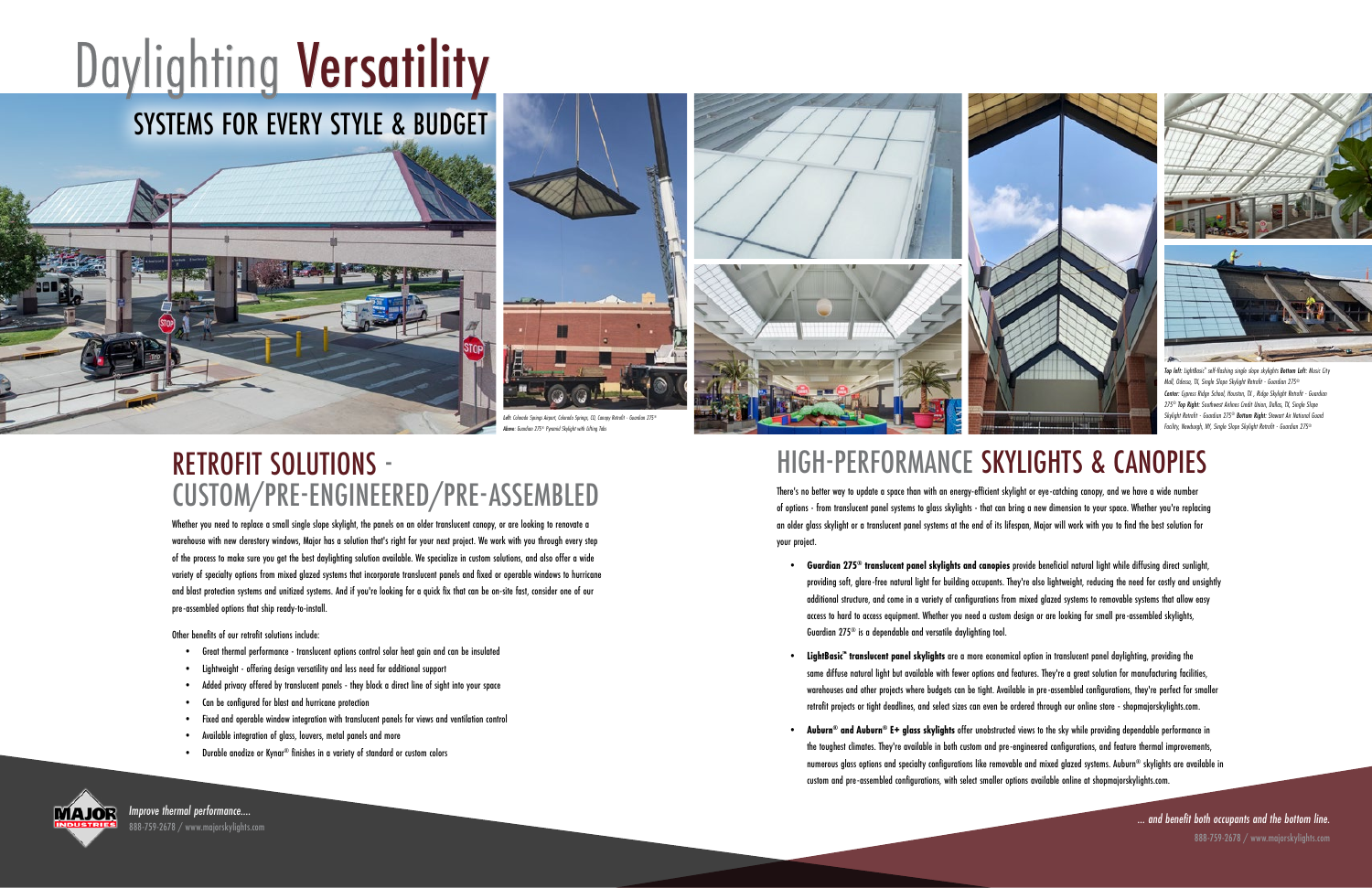### TRANSLUCENT ADAPTER PANELS FOR EXISTING FRAMING & MIXED GLAZING

Are you looking for an economical way to add thermal performance to an existing curtainwall, window or storefront framing? Major's Translucent Adapter Panels (TAP), configured with an integrated 1" "key" that allows for easy integration into existing curtainwall framing, and 1" panel systems are perfect for retrofit applications in older buildings. Now it's easy to get the thermal performance and light control of a Guardian 275® translucent panel while still utilizing a conventional glass framing system.

TAP panels also offer additional privacy by eliminating a direct line of sight into interior spaces (which can be a great benefit to medical facilities, government facilities and other areas where security is key), and they are lightweight, making them easy to install and requiring less time on site.

When your next project calls for a unique and energy-saving solution, take advantage of the numerous benefits of translucent daylighting, including glare-free natural light, enhanced occupant comfort and LEED® credit opportunities, by choosing a Guardian 275® / TAP system.

#### VERSATILE WALL SYSTEMS

- Translucent Panel Systems: We manufacture a wide range of wall system options, from economical LightBasic<sup>™</sup> to versatile Guardian 275® to thermal performance oriented Clima-Tite™ , and can create a system that can fit all your design needs and still meet your budget. Major's translucent daylighting options are easy to install, easy to maintain, and built to handle any type of climate.
- **• Mixed Glazed Systems:** If you're looking for light control and great thermal performance, but also need views and/or ventilation control, check our out mixed glazed options.
- **• Unitized Systems:** Pre-assembled and available in a variety of configurations, unitized systems arrive on site ready to install, saving time and money. Combine translucent panels with glass, louvers, or metal panels for a customized system that meets all your project's demands.

Do you need a system that's rated for blast or hurricane protection? Are you looking to match school or logo colors for a unique look? Or maybe you have a design idea but aren't sure if it can be accomplished? Contact the Major Industries team and we look? Or maybe you have a design idea but aren't sure if it can be accomplished? Contact the Major Industries team and we<br>will work with you to find the right solution for your project. Severally solution for your project.

Major offers a wide range of custom and pre-engineered wall system options for your renovation project, from simple clerestory systems to curved systems to unitized and mixed glazed systems. Whether you're replacing an older system to benefit from additional natural light, replacing an aging glass block system with more thermally efficient translucent panels, or replacing glass with a translucent or mixed glazed system, our retrofit options are a great way to bring new life to a space.

## ONLINE @ SHOPMAJORSKYLIGHTS.COM

Looking for a skylight or wall system in a hurry? Check out Major's online store for LightBasic™ systems in select sizes and options, available with quick turnaround times.

# Daylighting Versatility







© Ken Graham Photography.com

*Top Left: Guardian 275® Pyramid Skylight with Lifting Tabs Left: Joint Base Lewis McChord, WA, LightBasic™*

 *Wall Panels Left: Battalion HQ, Ft. Richardson, AK, Guardian 275® Translucent Adapter Panels*





*... and improve light control and occupant comfort.* 888-759-2678 / www.majorskylights.com